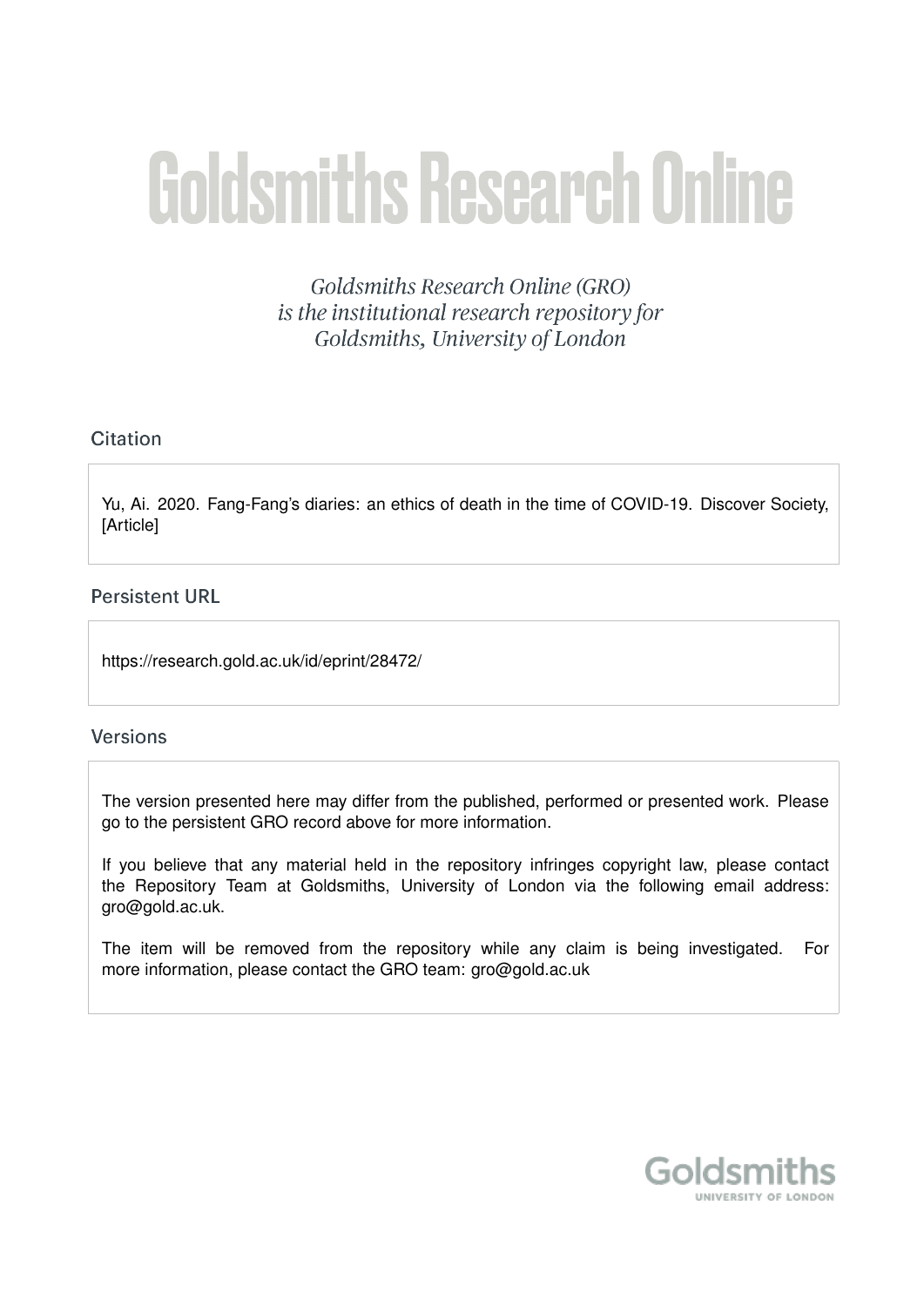# **Ai Yu**

# **'Fang-Fang's diaries: an ethics of death in the time of COVID-19'**

(Published 25 April 2020, *Discover Society* at https://discoversociety.org/2020/04/25/fang-fangsdiaries-an-ethics-of-death-in-the-time-of-covid-19/ )

Aeschylus, writer of ancient Greek tragedies, once wrote: "[T]here is nothing certain in a man's life except this, that he must lose it". Beyond death's inevitability, however, is there anything else we can say about it, in view of the increasing death toll of COVID-19 all over the world?

A controversial online diary of life and death in Wuhan during its lockdown period has been published by Fang Fang, a fiction writer. When **news** broke that her "Quarantine Diaries" would be **translated and published** in America and Germany, the social-media posts and coverage in China on "Fang Fang's Diaries" became overwhelmingly hostile.

Some challenged her moral authority, charging her with seeking fame at the expense of the dead, while others saw her diary as an elegy for her home city, where the global pandemic began. As she said in **an interview**: "[I]f authors have any responsibilities in the face of disaster, the greatest of them is to bear witness", and in her first-hand witness of the many casualties in Wuhan, she chose to "always [care] about how the weak survive great upheavals" and decided that "[T]he individuals who are left out" should be her chief concern.

In support of Fang Fang, I argue that death and dying should be considered as a way of examining morality and ethics, in terms of both individual dilemmas and social practices. I premise this argument on Deleuze's (1968) philosophy of repetition in time. For example, when we lose our loved ones, our mourning will be repeated every time we experience the sense of loss. In quantitative terms, it is the mourning itself that is repeated again and again. However, every repetition of the 'same' is lived differently in terms of quality as the mourning is enacted *in situ* each time (here and now) and as the trajectories of our own lives play out over time.

The implication of this repetition is that there are inner moral qualities essentially inherent in time itself, because the time in which we live gives us the opportunity of knowing ourselves as moral beings, always capable of once more freshly considering what is the right thing to do. The time-frame thrust upon us makes our responsibility to ourselves and others all the more obvious.

Before presenting three excerpts on mourning from Fang Fang's diary, I summarize the three dimensions that she leans towards in her representations of death: (1) the quality of deaths as individualised experiences, (2) death as an ongoing and non-definitive process; and (3) recognition of the pathos of loss. As explained, these dimensions need to be understood in light of the Deleuzian philosophy of repetition.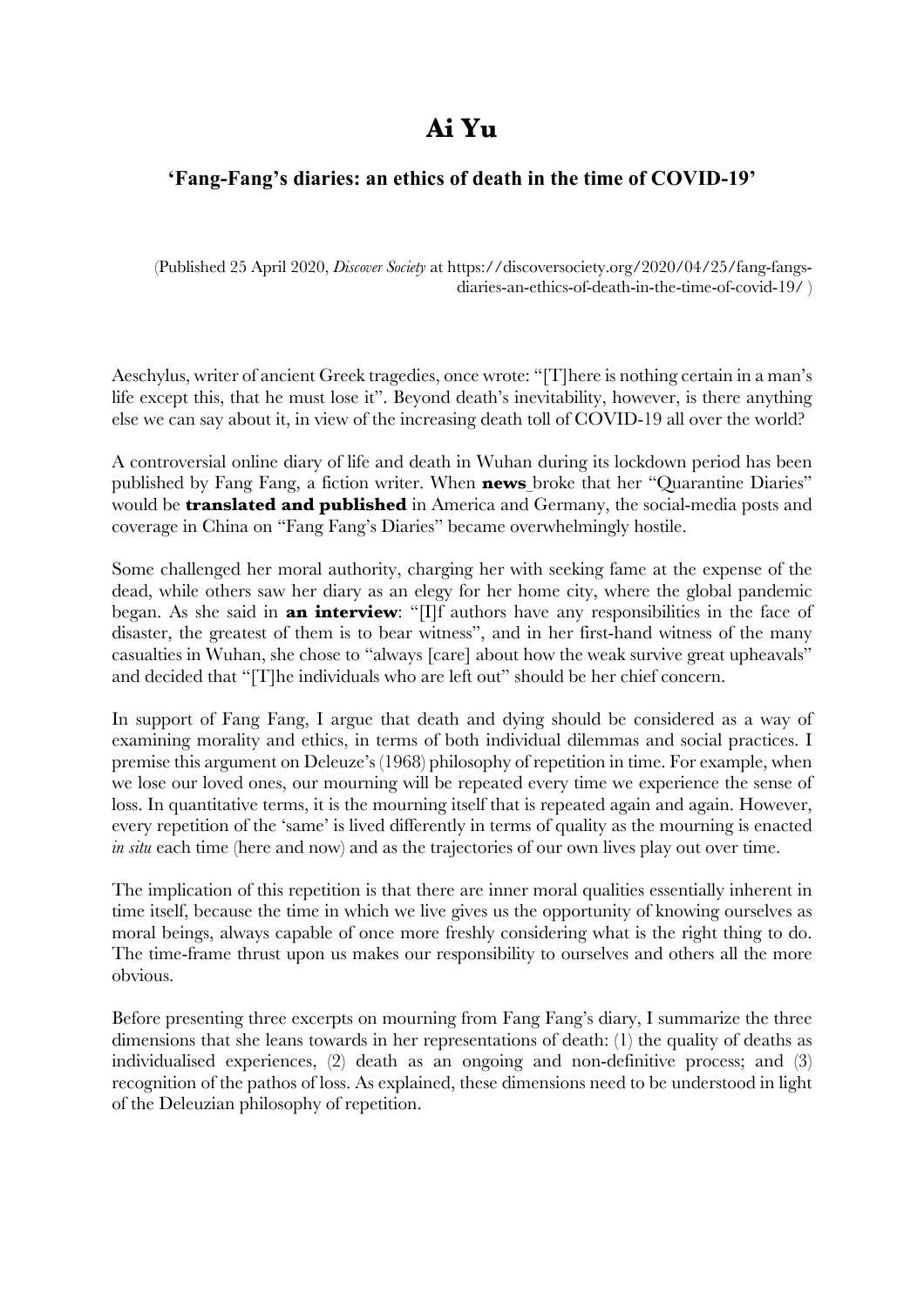# **The quality of death as individualised experiences**

*"If I made any numbers up, would people not notice? … The death toll in Wuhan is more than a thousand, and how many are mentioned in my blog? Not even a fraction! To recap, I will not disclose the names of any deceased person that the official media did not disclose. The whole family of Chang Kai, of the Hubei film studio died because of the corona virus. Today, the commemorative article written by his classmates was screened. Chang Kai's deathbed will sounds sad, even heart-breaking. I wonder if those people think that this is causing panic again?"*

Fang Fang wrote this in response to a self-claimed 'patriot' who had attacked her for "fabricating panic while staying at home". It shows clearly that Fang Fang was not interested in tracing or verifying the number of deaths in Wuhan; instead she cared most about making personal narratives count, evoking individualised experiences, including those of marginalised people or people left behind. When a nationalistic narrative of COVID-19 reduces the number of deaths to a political token and links it to a win-lose game, Fang Fang reminds us that we should never measure those individualised experiences against the size of the population. Such a measure devours and dilutes our sorrow and suffering as well as undermines our capacity to act.

The narration of mourning in Fang Fang's online diary underlies the significance of the other and the pathos of loss. Although the instances of death in her diary betoken transience, discontinuity and fragmentation, they allow us to re-experience the individual deaths of the victims of the pandemic and, thus, help us gain access to non-chronological time in which we encounter our pure past. This shows how our experiences may resemble or echo one another, but always contain an experiential difference that renders each of them unique and special: when death intersects with different identity categories, our thoughts became calls for support or creative problem-solving for the **migrant workers in Wuhan**, **kids becoming orphans**, **or female medical workers with shaved heads**. Through this kind of repetition, our being is becoming, an eternal return in future time.

Since none of the living has ever experienced death  $-$  there is no lived experience of death within our own being – we can learn how to live only through what is the closest and the most accessible notion of death, namely, the death of the other. The hardships of learning from the death of someone else, their emotional and intellectual legacy to us, translate into new ways of recounting life and accounting for life through the constant warning given by their death: we too will die, we are dying and we may already be dead although still living (Artemenko, 2017).

#### **Death as an ongoing and non-definitive process**

"*I think they do have a responsibility. This is why we are grieving and indignant over the death of Li Wenliang. After all, he spoke out first, even though he was only reminding his friends, but still he laid bare the truth. However, Li Wenliang, who told the truth, was punished and eventually lost his life. Even on his deathbed he received no apologies. With such a result, will anyone still dare to speak out in the future? People like to say that 'silence is golden' as a way of showing their profundity. But what is this silence? Will we be confronted with the same silence again?*"

In this excerpt, Fang Fang shows us that we can interpret the death of whistle-blower Dr. Li Wenliang as a sacrifice for the sake of the other, another kind of difference that separates our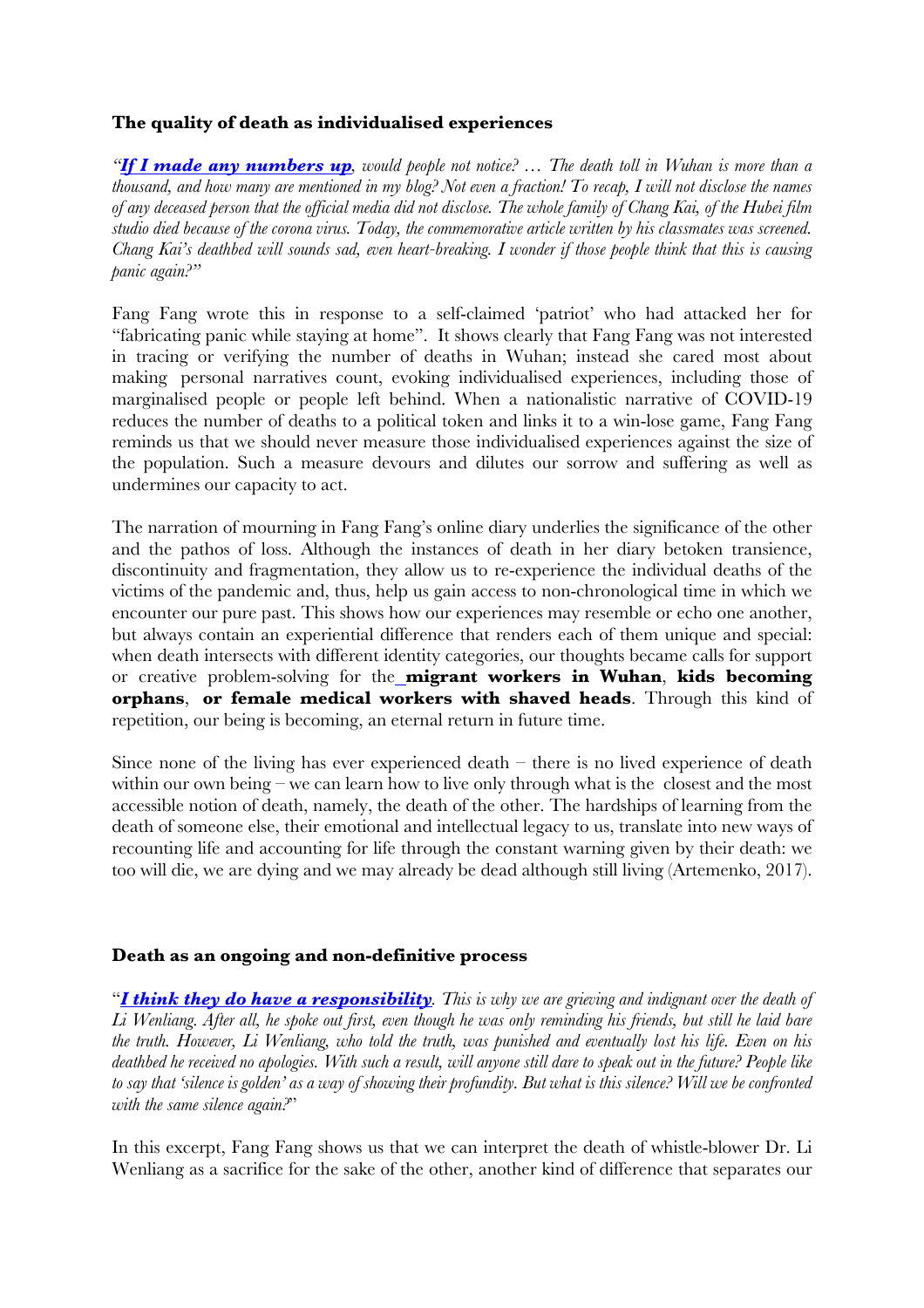experiences and ensures the immortality of humankind. In this sense, the philosophy of repetition over time allows for spiritual and moral improvement: when we encounter the contradiction between survival and nothingness, oscillating between forgetting and remembering, we hope to establish a genuine bond with Dr. Li Wenliang even though we feel guilty for keeping silent about his martyrdom.

Here, the Deleuzian repetition sheds new light on how love for a 'stranger' can be experienced through repetition and must be repeated even as death perpetuates the very process of repetition. This means that the mourning for Dr. Li Wenliang is inherent, recurrent and progressive in the sense that death is never definitive, for sorrow and remembrance still keep him alive to transfigure the living.

Indeed, after his passing, people began to gather, virtually, to read his last post on Weibo, the Chinese social media platform. In **the comments section**, they grieve and seek solace. Under this post, people have left more than 893,000 comments. Some people post a few times a day, telling him how their mornings, afternoons and evenings have gone. As the deadly virus killed tens of thousands around the world, many Chinese people chose this unique way of coping with the loss and grief by sharing their sadness, frustration and aspirations with someone who not long ago was a total stranger to them but is now their trusted, respected and loved friend.

#### **Recognition of the pathos of loss**

*"A patient from Wuhan, Xiao Xianyou, passed away. Before he died, he wrote his last words: two lines, eleven characters in total. A local newspaper used the headline: "The crooked seven-character last words that make people burst into tears" to write about him. The seven words that made the reporter cry are: "My body is donated to the country." In fact, Xiao Xianyou's note ends with four more words: "Where is my wife?" More people wept over these four. It was very touching to will away his body, but before his death, he was also thinking about his wife, and this fact was equally touching".*

In this excerpt, Fang Fang retrieved the missing element of an ordinary citizen's last words, which recognised fully the pathos of loss outweighing any nationalist tactic of emotional arousal. In China, good people doing extraordinary things under the wise and competent leadership of the government has always been a constant theme hammered home by newspapers and social media when reporting social emergency or natural disaster. Most ordinary people however experience a deep sense of their actual inability to obtain transparent and accurate information. And their anxiety and fear, despite the failure to acknowledge, are overwhelmingly real and pressing in the face of the death threat of the COVID-19 pandemic.

The pathos of loss is closer to the mood of our time and in some ways we have found ourselves bearing it from the outset. This mood colours in advance the ways in which things can matter to us. Indeed, they are the conditions that allow any aspect of the world to matter to us (Introna, 2019). Here, the pathos of loss that predates the pandemic can be seen as an affective lens, affecting how we are affected. This is perhaps why **Professor Dai Jianye of Wuhan's Central China Normal University** reported hearing that the government had sent hundreds of journalists to report on the epidemic area, yet "all of them together don't match one Fang Fang." Fang Fang's recording of the pathos of loss shows how we affect and are